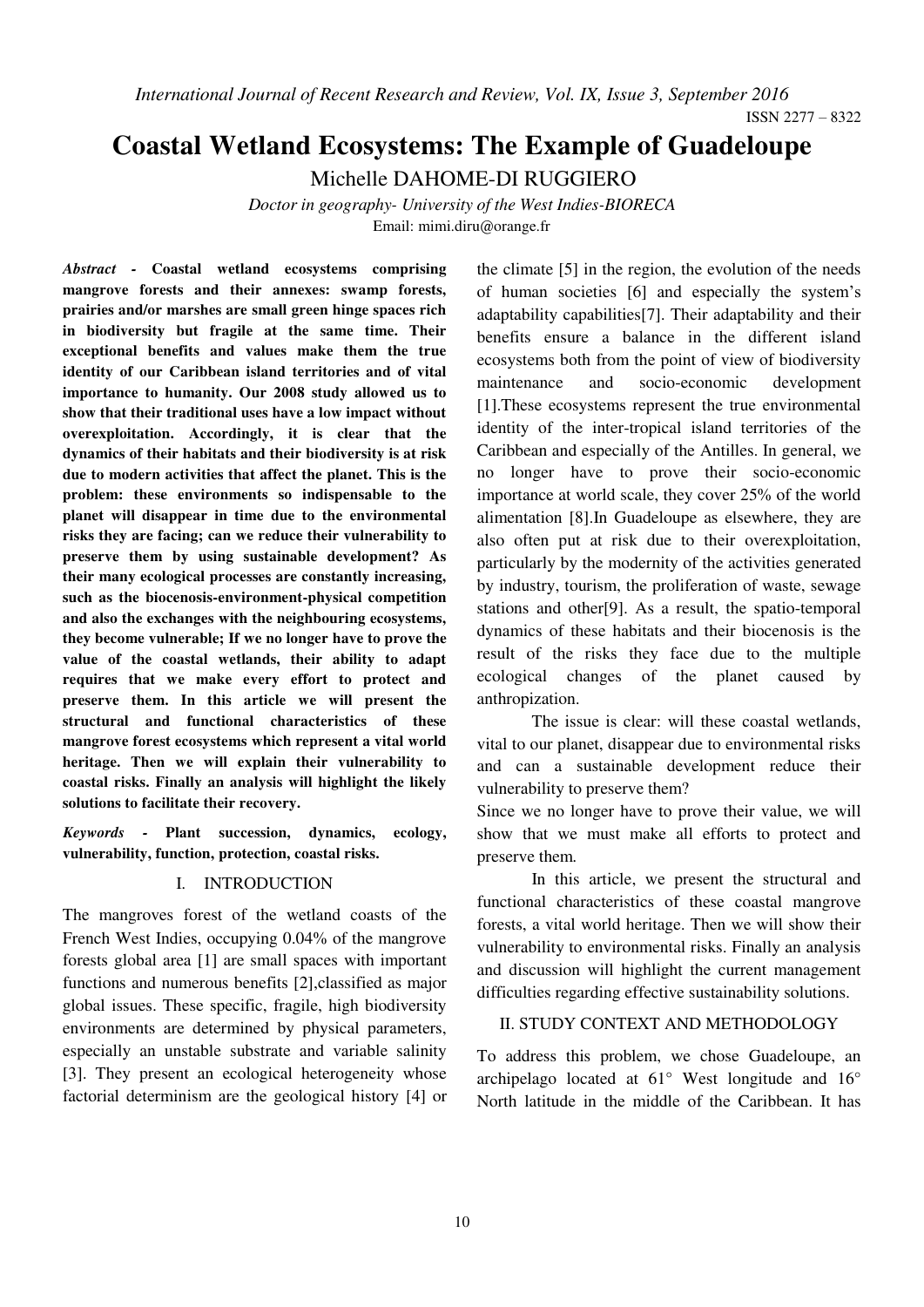great landscape diversity, with wetlands on 7500 hectares in 1998, 4/5 to be found around the Grand Culde-sac Marin lagoon. Sheltered by a reef circa 20 receiving material and energy both from the land and the sea. They are located mainly on the islets, coves and estuaries around the lagoon and sometimes along the south and east coasts.



Fig. 1. Distribution of wetlands in Guadeloupe

To learn about the structural and functional organisation of these mangrove coasts, we studied aerial photographs by photo-interpretation to identify the plant communities (Figure 2). We carried out an interpretative analysis on 2004 photographs (1/25000th) and the topographic data banks or BD-Topo and the orthophotos of the Grand Cul-de-Sac Marin. The space botanical organisation will allow us to create a typology for these ecosystems [10].

kilometres in length oriented East-West, the main vegetation of these coastal areas is the mangroves. Smaller and always green, they are an open system

Field observations, such as transect observations, botanical surveys [11], and traces of activities complement this cartographic work of species the anthropization, its impacts and highlight the vulnerability of these interpretation and recognition. They are accompanied by surveys among the residents of the study sites to record environments.

A bibliographical synthesis will result in an analysis of the relationship between man and nature, focusing on participatory management and the possibility of using these environments.

## III. PLANT ORGANISATION OF THE COASTAL WETLAND ECOSYSTEMS

For this purpose, the photographs we used are in colour, they **are** numbered 302, 306, 308, 310, 331, 339, 348, and 485, taken from the GLP010-C-25000 mission. They were taken by the IGN (Institute Géographique National) on 28 March 2004, at 3935 m altitude. For the recognition of the units in the photographs we use a range of green (Figure 2). The red mangroves or *Rhizophora mangle* are dark green, the *Avicenia germinans* and *Laguncularia racemose* onesare much lighter. The swamp forest formed by mangle medaille (*Pterocarpus officinalis*) is a heterogeneous green (with a grainy-velvety texture). The marshes are a smooth and clear green; the prairies are a very pale green [12].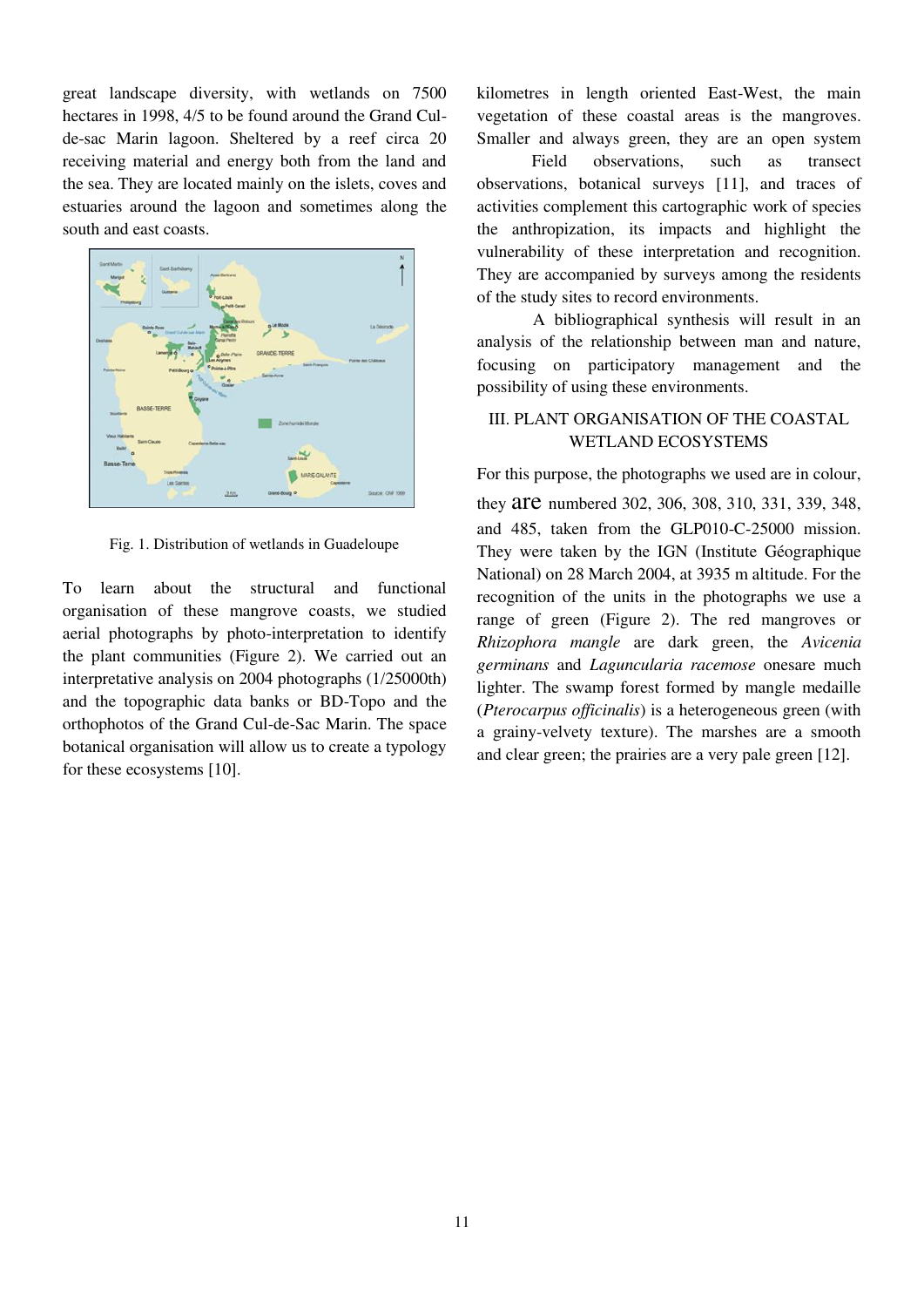

Fig. 2 Interpretation of the littoral wetland ecological units

#### A. *Typology*

In many areas of the island along the lower coasts under the influence of the tides we can see, from the sea to land, landscape units parallel to the sea in accordance with the overall diagram in Figure 3 [9]. It is a coastal wetland defined using the mangroves: a mangrove forest on salty soil on the sea border and a back mangrove forest. Depending on the water conditions, it is composed of an herbaceous swamp of brackish water, a swamp forest of fresh water, a freshwater prairie adjacent to crop lands or constructed areas. This succession of ecosystems permanently defined in contact with the sea is an open coastal wetland (Figure 3). If instead the area is protected by a sandy belt, called "captive mangrove forest" by Rousteauin 1996[13] due to the temporary contact with the sea, it is a coastal captive wetland. In both cases we can establish a typology based on the back mangrove forest which is where the landscape varies (Table I)

Among the open coastal wetlands, the partly halophilic alluvial open mangrove forests border the lagoon of Grand Cul-de-Sac Marin (Figure 4). We can distinguish four types numbered from 1 to 4, they are determined by the presence or absence of one or several back mangrove forest ecosystems: for example a

swamp forest and/or swamp. The type 2 open coastal wetland including a mangrove swamp, a swamp forest and a prairie, can also be seen in some sectors of the Petit Cul-de-Sac Marin. This type is located in the commune of Petit-Bourg at the mouth of the river Lézarde and the territory of Goyave in the Bay of the town (from Pointe La Rose to Pointe de la Rivière to Goyave around l'Anse à Douville).

Sometimes, small mangrove wetland plant formations can also be seen in forest borders along the gullies and streams flowing into inlets of the Atlantic coast, example of riparian mangroves at Moule [14].

Captive mangroves are recorded from Port-Louis to Anse-Bertrand; separated from the sea by a sandy belt, they are also found in Northern Basse-Terre (Figure 4). These mangrove islets, called mangrove "pockets" by the NFB in 2012 [15], are located on the edge of a man-made aquatic basin at Deshaies and along the north coast of Sainte-Rose.

On the South and east coast of Grande-Terre, these small captive spaces (Table II) are defined by Portecop in 2009 [14] as basin or lagoon mangrove forests (in Saint-Félix-Gosier). The same year, they are named "colluvial mangroves" by PhilippeJoseph [16] who considers them *Rhizophora* pioneer fronts.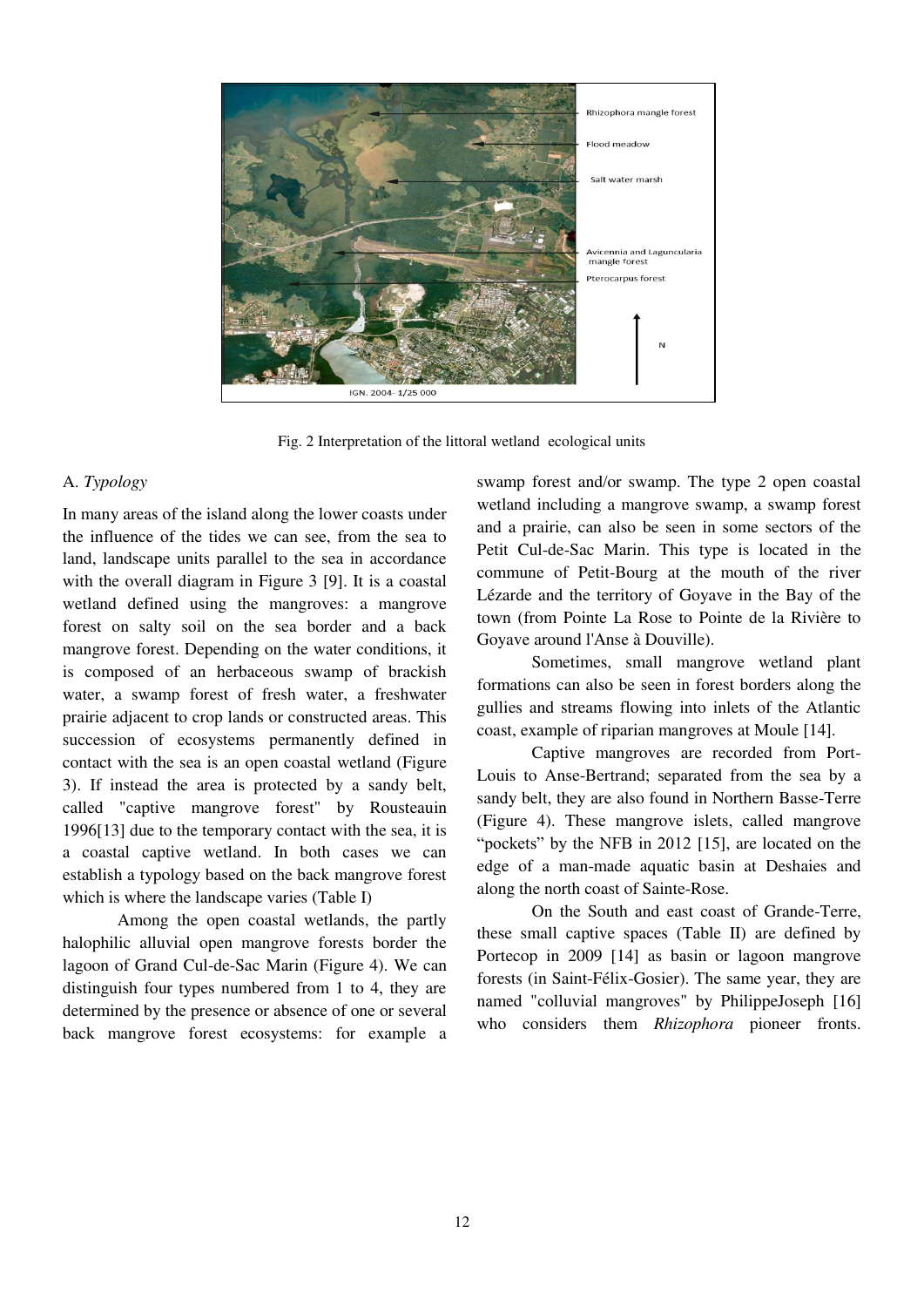

Fig. 3 Distribution of ecosystems in the littoral Wetlands – (1988, Imbert, Bland et Rusiier)



Fig. 4. Mapping of types of open coastal wetlands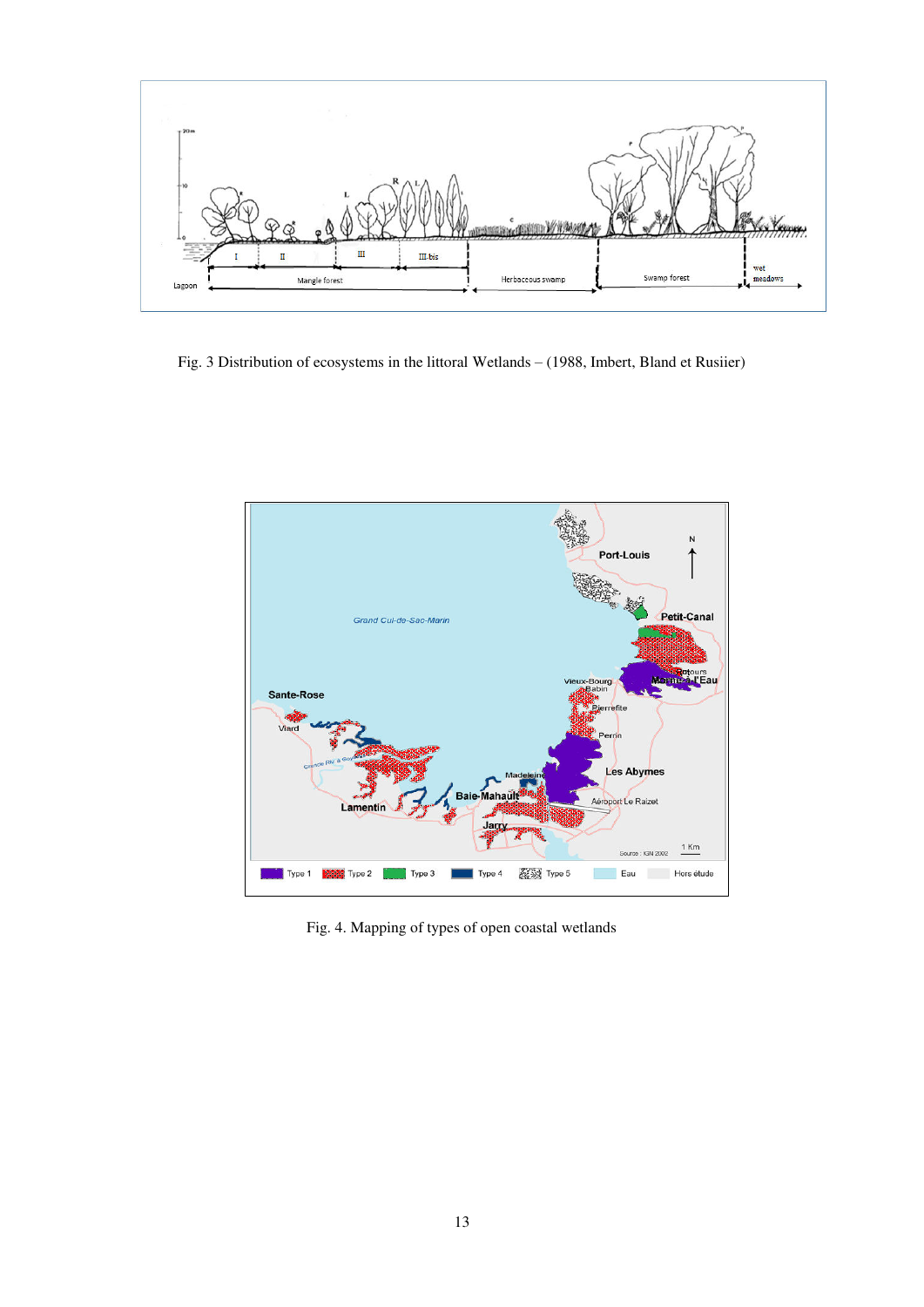## TABLE I Typology of coastal wetlands

| sandy belt<br>Lagoon<br>coast | Mangrove | Marsh | Swamp<br>forest | Meadow | Littoral<br>wetland<br>type |
|-------------------------------|----------|-------|-----------------|--------|-----------------------------|
| Lagoon<br>or                  |          |       |                 |        | Open mangrove               |
| sea                           |          |       |                 |        | coast                       |
| $\ll$                         | X        | X     | X               | X      | Type 1                      |
| $\ll$                         | X        |       | X               | X      | Type 2                      |
| $\ll$                         | X        | X     |                 | X      | Type 3                      |
| $\ll$                         | X        |       |                 | X      | Type 4                      |
| Coast                         | X        |       |                 |        | Captive                     |
| sandy belt                    |          |       |                 |        | Mangrove coast              |

## TABLE II

## Examples of localization of the "small" mangrove forests of Guadeloupe (from field observations: 2009-2016)

| <b>TYPES</b> | <b>LOCATIONS</b>                        |
|--------------|-----------------------------------------|
| Riparian     | Moule: Damencourt, the Bay, Rivière     |
|              | d'Audoin.                               |
|              | Marie-Galante: Rivière Vieux Fort       |
|              | St François: Anse à la Barque, Baie     |
|              | Olive                                   |
| <b>Basin</b> | Gosier: Grand-Baie, Pointe de la        |
|              | Verdure, Saint Félix, Les Salines.      |
|              | Deshaies (near the Grande Anse beach)   |
| Lagoon       | Saint-Anne: the Lambi pond, la Helleux, |
|              | Anse à Saints                           |
|              | Saint-François: Anse Gros Boeuf, the    |
|              | salt mines of Pointe des Chateaux       |
|              | Nord Basse-Terre: Sainte-Rose, Deshaies |
| Channel      | Anse-Bertrand: Anse Colas, Porte        |
|              | d'Enfer                                 |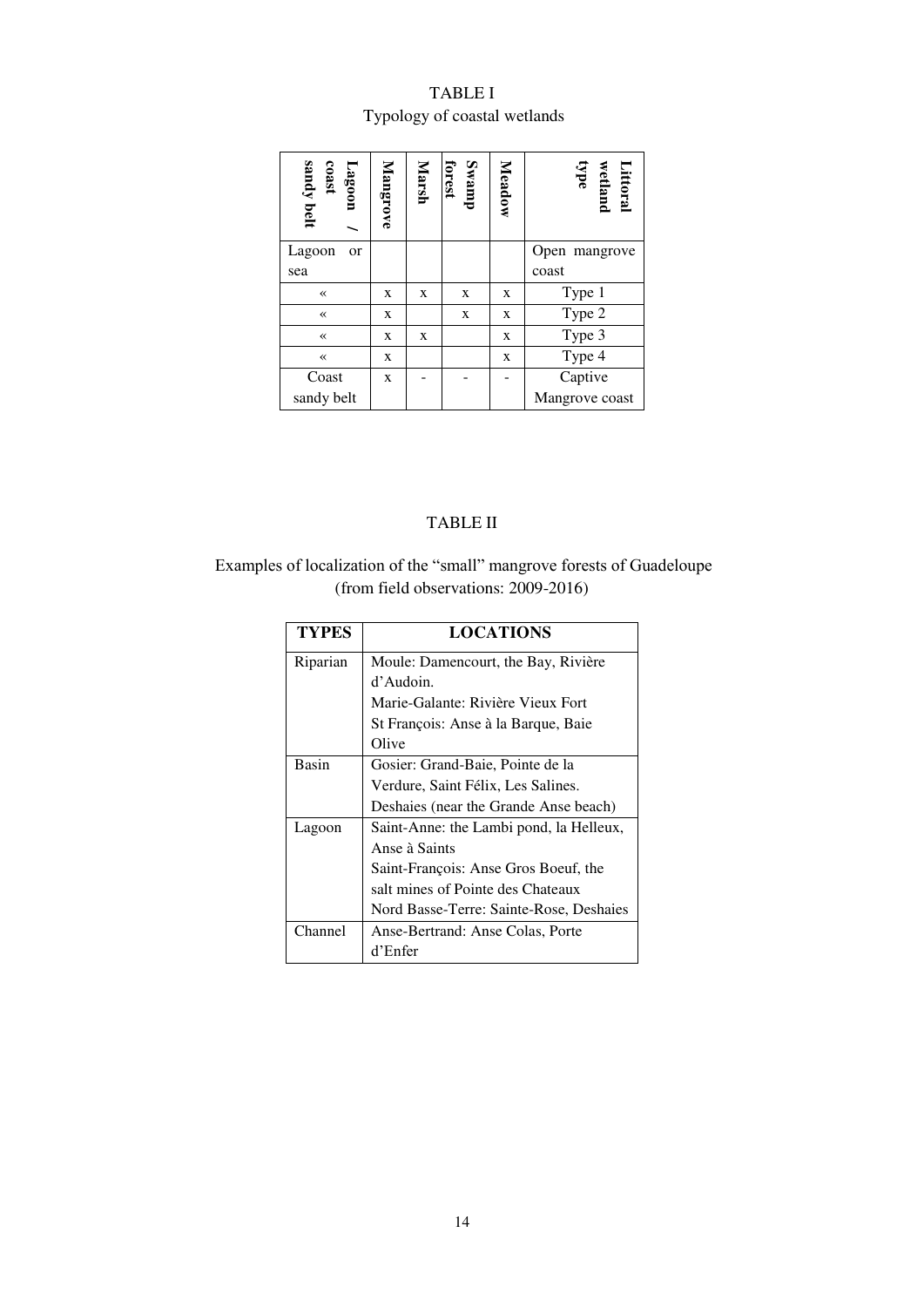The centre of these biocenotic communities supplied with colluvium [17] and water is a Rhizophoratum. The area is populated with *Laguncularia* or *Avicennia* according to the morphological nature of the surrounding environment.

In the Grand cul-de-sac Marin lagoon, the small mangrove forests of the islets exhibit four varieties of mangroves accompanied by a varied biocoenosis, consequence of past anthropization. In this case, they are open to the sea; however plant zonation is not present, the species are nested together, perhaps due to the small size of the islets.

## *B. Structural Aspects*

The natural ecosystem diversity reflects the adaptability of the eco-complex coastal wetlands in relation to different environmental parameters: the nature of soils, water salinity, topography, proximity to peripheral environments, human impacts. We note a specific plant distribution within each ecosystem.

In the alluvial mangrove forests of Guadeloupe, [3], [9] D. Imbert en 1985 et en 1988 showed a structural zonation of phytocenosis from the sea to land along the Grand Cul-de-sac Marin. On the sea border, he distinguishes a red mangrove pioneer front or

In the colluvial mangroves, the plant structure is reversed (field observations), the black and white mangroves in the vicinity of the slopes or prairies surround the red mangroves. The plant community is enriched with various plants: grasses, vines, ferns...

For any plant grouping, each species develops its own adaptive phenomena that structure a habitat or a wet coastal ecological niche resulting in a rich and varied phytocenosis [19]. This evidence is highlighted in the interregional programme report for the protection and enhancement of coastal wetlands ecosystems carried out by the Guadeloupe NFB team in 2012 [15]. The mobility of the wildlife from one place to another allows many necessary and obvious interdependence relations between these ecosystems. It plays a particularly important role in the food chain. The faunal species occupy all levels: from the underground to the canopy, passing through the ground, the water of the marshes or the prairies, the roots, high on the trunks, branches, and stems [20]. The adaptation means of the

*Rhizophora mangle* followed by shrubby mangroves composed of black mangroves (*Avicenia germinans)* on occasionally flooded very salty soils. Then the high mangrove forest ranging between 10 to 20 metres in height, with a procession of all mangroves: red, black and the white *Laguncularia racemosa* colonizing the permanently flooded and slightly salty soils. With regard to the small mangroves and captive mangroves, not far from the sandy shores, the mixture of mangrove populations is enriched by a new species: the grey mangrove or *Conocarpus erecta.* It is very widespread, it particularly likes slightly flooded, drained and slightly salty soils.

Sometimes in the back mangrove forest we see the swamp forest dependent on freshwater with mostly *Pterocarpus officinalis trees,* laMangle Medaille, of the Fabaceae family [11]. The floristic richness depends on its temporal or spatial immersion [9], [14]. According to the species present in the understory (epiphytes, vines, ferns) we easily recognize the heavily flooded forest, a slightly flooded area and a non-flooded one. The marshes and prairies are specific for brackish or fresh water, since they are always flooded seasonally. In both cases, the varied herbaceous plant population is composed of Poaceae, Cyperaceae [18].

animal species which occupy these spaces are varied: the animals live free or fixed, they crawl, climb, walk, swim or fly. The flourishing of mobile species is permanent except in the presence of noise. Wetlands truly are protection spaces. All animal categories can be seen in these spaces: mammals (raccoons, bats), many birds (sedentary or migratory), amphibians (frogs, turtles, toads), reptiles, spiders, mollusks (shellfish: crab, conch.., snails: snails..., bivalves: oysters, clams, and chaubettes), worms (leeches), insects (butterflies, dragonflies, mosquitoes).

## *C. Functional Aspects of These Ecosystems*

In order to carry out this study, we studied the forest biodiversity in 2005 and 2008 by using transects (40 m x 10 m) according to the following diagram (Table III). This transect sampling technique allows us to analyse the environment heterogeneity, advocated by Godron since 1966 and used by Imbert in 1988 [9] for the mangrove forests. Adapted for the structural study of the Guadeloupe swamp forest by J. Portecop, D. Imbert,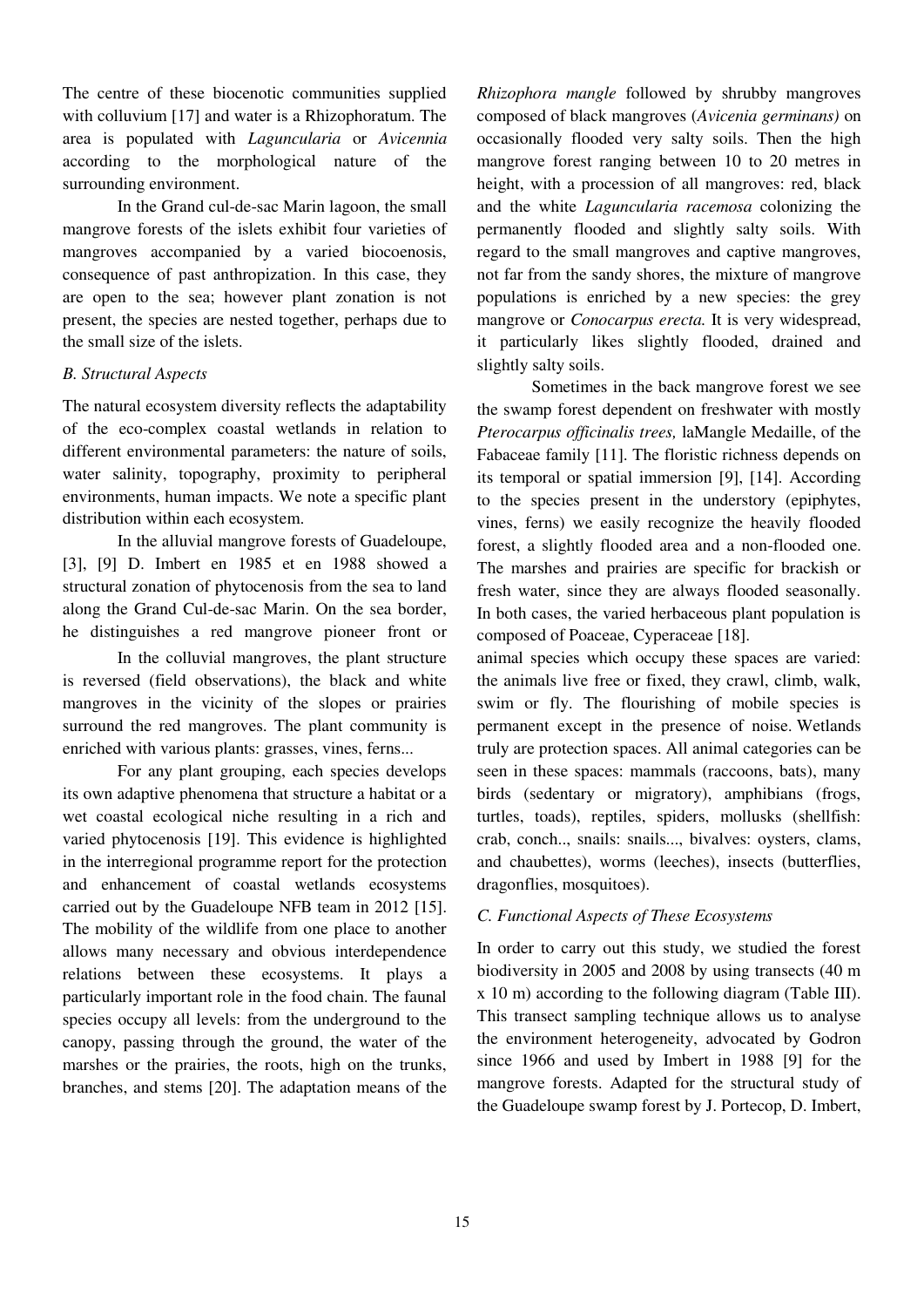I. Bonhême and E. Saur [21]; it was also used by JP. Fiard in 1994 [22] and P. Joseph in 1997 [23] when analysing the forests of Martinique.

Our objective is to understand the traditional anthropization; the transects cover  $400 \text{ m}^2$ corresponding to the smallest area for maximum support of the human activities (tree cutting, waste, crab capture), observed in the mangrove forests of Bois Ferme (Sainte-Rose) which we have deemed necessary and sufficient for our study (Figure 5). It starts at 10 or 20 meters from the forest edge and extends to the interior of the forest in the direction of the sea, in accordance with the users' direction of travel on the ground. Each transect consists of two rows of 25 m² quadrats (subplots, squares with 5 meter sides Table IV). These quadrats are the square elementary surfaces located on the site by using a compass, a wire and a decametre. Two quadrats form a plot.

*Field surveys carried out according to the method applied in ecophysiology by P. Joseph in 1997, they are based on the measurements of the plant stratum height, on the identification of species, the individuals of the plot. The individuals are classed by height and diameter. The measurements were taken on the tree trunks at a height lower than 1.33 m for those whose diameter class ranged from 0.5 to 2.5 cm. For the classes with a diameter exceeding 2.5 cm, the measurements were taken at 1.33 meters, in accordance with the international standard. In this way we obtained the density of plant species as well as the species frequency for each transect.* 

TABLE III Technical drawing for the sampling mechanism in the forest

|                                                                                               | 1Quadrat           |                                 |  |  |  | 5 <sub>m</sub> |             |
|-----------------------------------------------------------------------------------------------|--------------------|---------------------------------|--|--|--|----------------|-------------|
|                                                                                               | 5m x 5m            | S                               |  |  |  |                |             |
|                                                                                               | $= 25 \text{ m}^2$ | Ξ<br>×                          |  |  |  |                | S<br>$\Box$ |
|                                                                                               |                    |                                 |  |  |  |                |             |
|                                                                                               |                    | $10 \text{ m}$<br>plot<br>$\Xi$ |  |  |  |                |             |
|                                                                                               |                    | $\mathcal{S}$                   |  |  |  |                |             |
|                                                                                               |                    | m <sub>2</sub>                  |  |  |  |                |             |
|                                                                                               |                    |                                 |  |  |  |                |             |
| <b>SEA</b><br><b>INTERIOR</b>                                                                 |                    |                                 |  |  |  |                |             |
| Direction of travel in the forest during the floristic inventory (from the inland to the sea) |                    |                                 |  |  |  |                |             |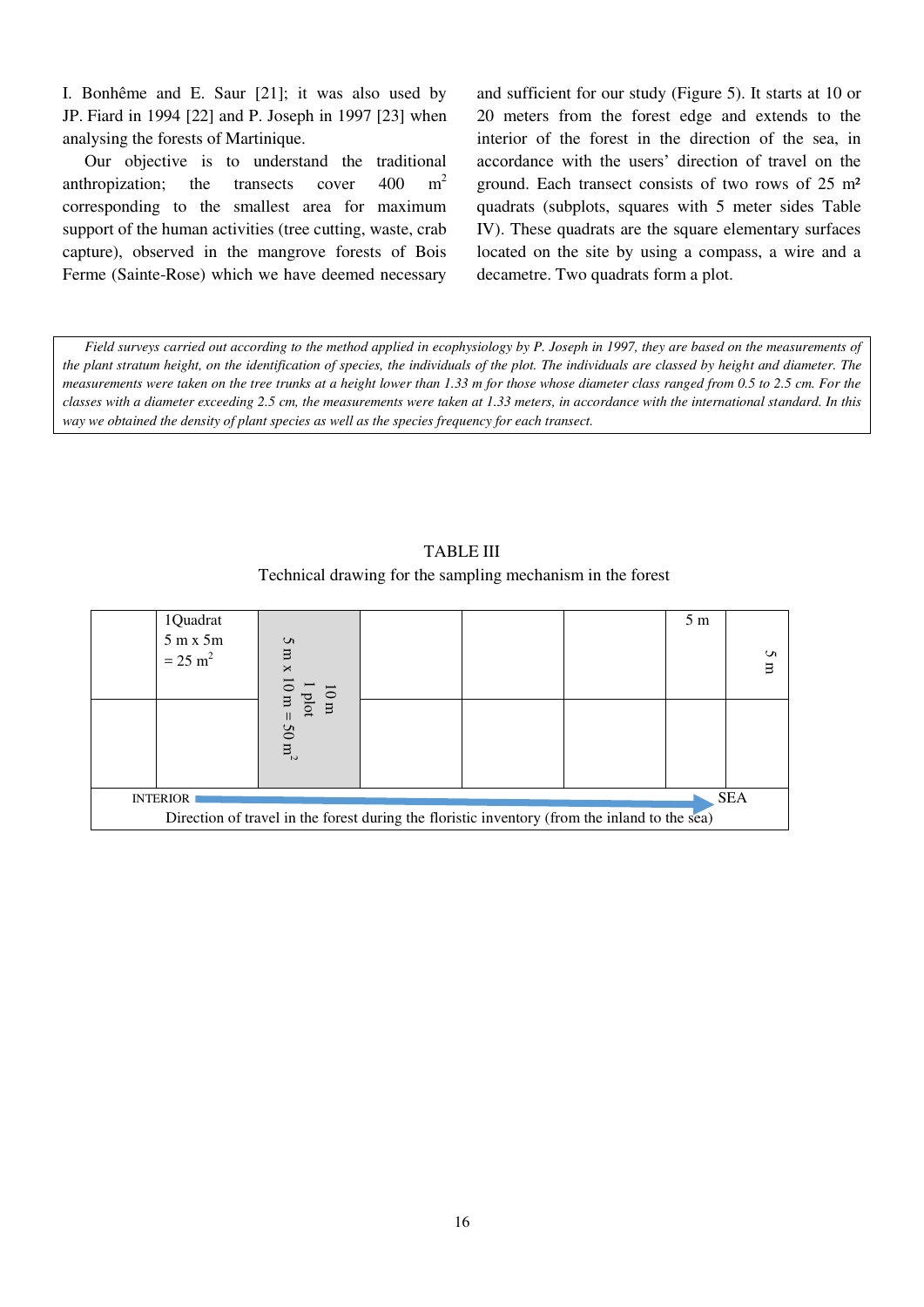

Fig.5. Location of the Mangrove transects in Guadeloupe (2003-2005) (they do not reach up to the sea, the pioneer part on the sea edge does not exist)

These compared transect measures are necessary in order to verify the organization of the mangrove vegetation and to assess the impact of human interventions on the vegetation structure.

The choice of seven transects studied around the Grand Cul-de-sac Marin was based on the following anthropic indicators: the nearby natural environment (Forest T11, prairie T6 and T10, or hills T5), accessibility (nearby roads: T8 and T9), nearby activities (business, livestock) and the proximity or absence of habitats. This distribution of transects is designed to test the hypothesis that the vegetation dynamics in mangroves is conditioned by human impacts. In what regards the traditional activities, Table V also evaluates the floristic richness based on selected indicators. We note that plant diversity increases with the proximity of human activities: 12 species close to industrial areas. The mangrove populations are accompanied by epiphytes, ferns, vines,

several preliminary observations had made us aware that the environmental impact depends on these determinants [10].

The examination of the survey results indicates that the *Rhizophora*s are more abundant in the last interior plots no. 7 and 8 of the T5, T8 and T11 transects where we do not find any *Avicennia*s. They have an average density in T6 and T7 (at Sainte-Rose) and a mere dozen individuals are present at Port-Louis T10. Noting the presence of *Laguncularias* in all transects and with a relatively constant size of the tree stratum, we can deduce that it is a mixed shrub mangrove.

edible species and other tree species, the anthropization modifies the vegetation enriching the flora. When the access is facilitated and the human activity involves foreign materials, the wet landscape diversifies with herbaceous or tree plant groups.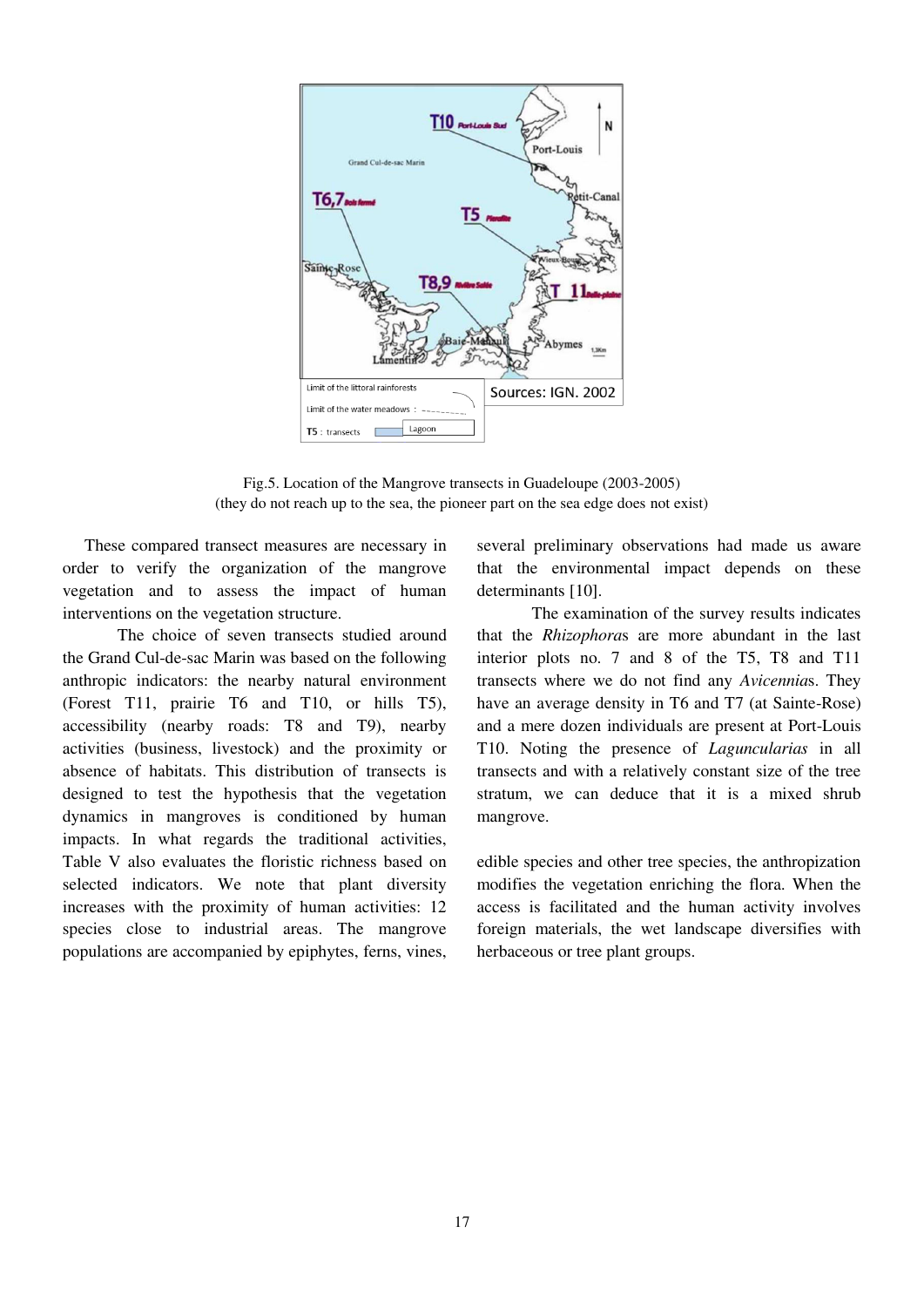## TABLE IV

 **Sites Characteristics T5 T6 T7 T8 T9 T10 T11**  Height of the tree stratum (m) 12-15 10-15 10-15 10-15 10-15 10-15 15-20 Number of epiphytic individuals 24 0 0 80 29 1 2 Strength of Golden ferns 1 2 0 59 140 127 0 Number of vines (individuals) 0 0 0 7 22 0 0 Number of *Rhizophora* 181 0 0 24 21 0 18 Number of *Laguncularia* 106 40 2 36 45 332 142 Number *of Avidenia* 1 0 150 168 2 4 16 0 Total number of arboreal mangroves per transect 287 | 190 | 170 | 62 | 70 | 348 | 60

Number of plant populations in the seven studied mangrove transects (Guadeloupe-2005-2008)

## TABLE V

 Plant species and genera other than mangroves observed in the mangrove transects of Guadeloupe - (+: shows the presence of the plant in the study transect -: means the absence of the plant)

| Plant species and genera                   | <b>Type</b>           | <b>T5</b>               | T6  | T7 | T8        | T9        | <b>T10</b> | <b>T11</b> |
|--------------------------------------------|-----------------------|-------------------------|-----|----|-----------|-----------|------------|------------|
| Pterocarpus officinalis (Fabaceae)         | Tree                  |                         |     |    |           |           |            | $\ddot{}$  |
| Annona glabra)Annona)                      | Tree                  |                         |     |    | $+$       | +         |            | $\ddot{}$  |
| Roystonea regia (Araceae)                  | Tree                  | ۰                       |     |    | $+$       | $\ddot{}$ |            |            |
| <b>Ficus</b> (Moraceae)                    | Tree                  | $\ddot{}$               |     |    | ۰         |           |            |            |
| Cecropia peltata)Moraceae)                 | Tree                  | ۰                       | ٠   |    | ۰         | ۰         | ۰          | $\ddot{}$  |
| Ceiba pentandra(Bombacacees)               | Tree                  | -                       | ٠   |    | $\ddot{}$ | $\ddot{}$ | ۰          |            |
| Tabebuia pallidaheterophylla(Bignoniaceae) | Tree                  | ٠                       |     |    | $\ddot{}$ | $\ddot{}$ | $\ddot{}$  |            |
| Terminalia catappa (Combretaceae)          | Tree                  |                         |     |    | $+$       | +         |            |            |
| Myricia antillana (Myrtaceae)              | Shrub                 | $\ddot{}$               | ٠   |    | ۰         | ۰         | -          |            |
| Wittmackia lingulata (Bromeliads)          | <b>Epiphyte Grass</b> | $\ddot{}$               |     |    | $\ddot{}$ | $\ddot{}$ | $\ddot{}$  | $\ddot{}$  |
| <b>Achrostichum aureum (Ferns)</b>         | Grass                 | $\ddot{}$               | $+$ |    | $\ddot{}$ | $+$       | $\ddot{}$  | $\ddot{}$  |
| <b>Another ferms</b>                       | Grass                 | -                       | ٠   |    | $+$       | $+$       | -          |            |
| Dalbergia monetaria (Fabaceae)             | Vine                  | ۰                       |     |    | $+$       | $+$       | ۰          |            |
| Total of the different plants              |                       | $\overline{\mathbf{4}}$ |     | 0  | 9         | 9         | 3          | 5          |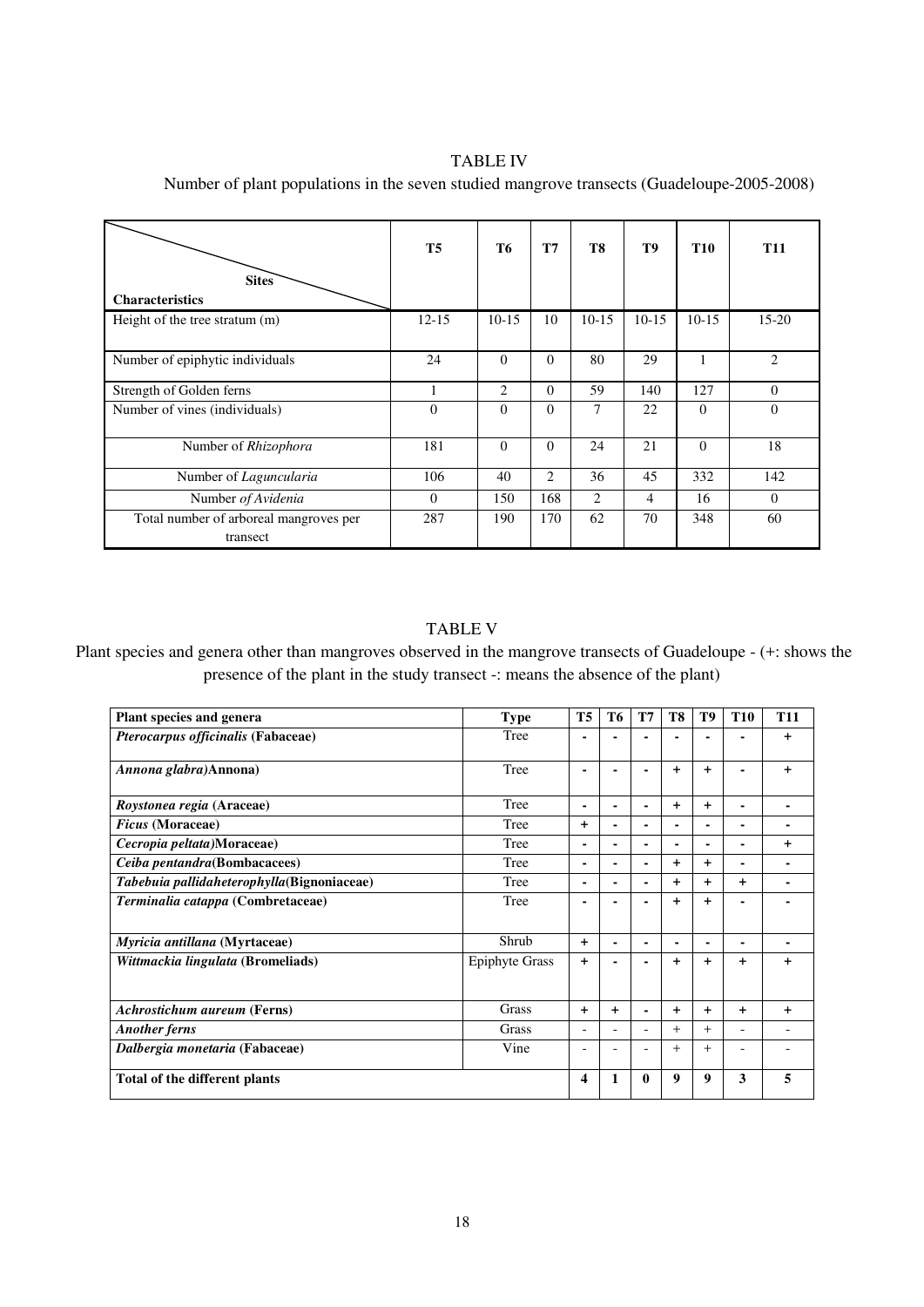

Fig. 6. Structural organization of vegetation in the studied mangrove transects of Guadeloupe

The study of mangrove horizontal recovery and vertical stratification in the seven study transects (Figure 6) reflects the population variability. A few tens of metres from the boundary of human activities, the density of young mangrove trees of small diameter and occupying a middle tree floor can be seen in five transects out of seven. These are the characteristics of a low biomass forest in a young stage, a forest in reconstruction.

This result shows a functional aspect of the mangrove: its enrichment in a spatially acquired biodiversity which develops along with the activities. This structural variability can be caused by the numerous cited indicators: roads, access, industry, and neighbouring ecosystems.

Beyond this adaptation dynamics, the mangrove areas have direct and indirect value which shows their potential.

## IV. MULTIPLE POTENTIALITIES OF THE COASTAL WETLAND ECOSYSTEMS

 They are specific for each territory and their environmental physical factors.

- *A. Ecological Functions*
- Trapping the atmospheric carbon

These are areas whose functions in the manufacture of organic matter [24] and the absorption of greenhouse gas are vital [25]. By means of photosynthesis, the mangrove areas which are evergreen spaces function as carbon pits, they store 20% of the global Carbon. These environments help us to effectively combat global warming. In fact, Ringold et al. 2013 recognize in their study that the mangrove populations are as productive as the tropical rainforests in terms of carbon storage. In the mangrove forests soil this carbon storage process is 2 to 3 times greater than in other forest systems. It can reach 71-98% in the river mangrove forests and 40 to 90% for coastal mangroves. These figures include the roots, the dead biomass and the sediments. The evaluation of the mangrove underground biomass carried out by Giupponi et al, 2008 remains complex [1].

• Coastal protection

Due to a retention phenomenon of downstream-moving sediments, to sea swell and currents stopping, to the sheltered areas in coves, the wetlands protect the shorelines from erosion. The forest vegetation protects it from noise, it provides protection against the wind, against the cyclones. Wolanski's studies of 2006; Tanaka et al. in 2007 and Alongi in 2008 showed how the mangrove forests minimize the risks of average intensity tsunamis for the river populations [1].

Air and water decontamination

The mangrove forests' role of sponges provides the wetlands with the hydrological functions necessary for the attached areas. The reserve water is redistributed in times of drought. The importance of the biogeochemical functions of this coastal wetland also consists in its role of biological filter extractor of pollutants. This biofiltration is assessed by studies of Lal, 2003 in the Fidji islands, Lin and Dushoff in 2004 in the Panama and Tam, 2006 in Japan cited by Spalding, Kainuma, et Collins, 2011[1]. This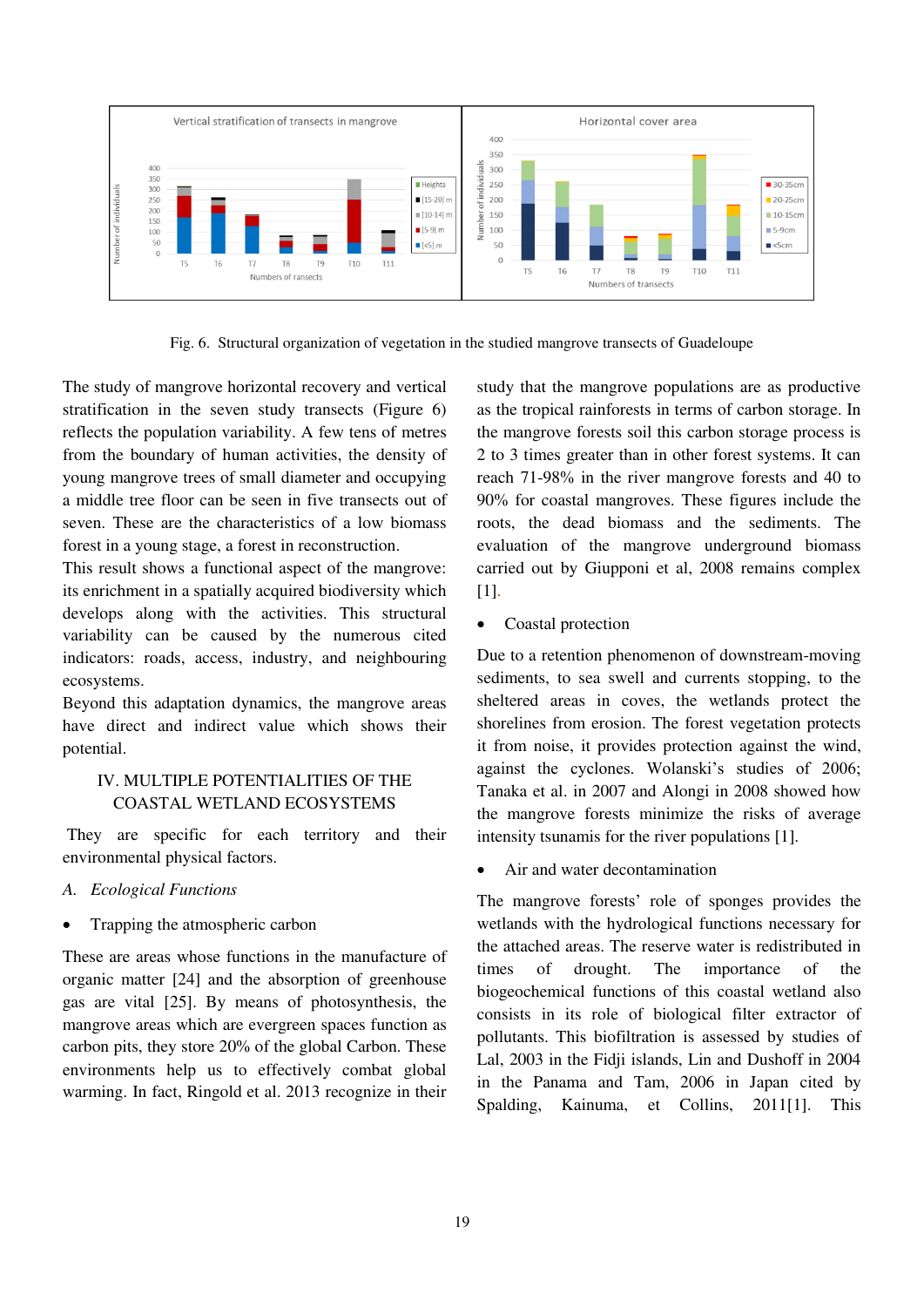environment provides a barrier against pollution from the land or the sea. In addition, as in their soils, the organic matter decomposition is slow and the organic carbon is stored longer.

All of these functions that explain the effectiveness of these ecosystems to different geochemical cycles: water, air cycles (carbon and oxygen) matter and energy cycles, make the coastal wetland an open system depending on water and salinity in direct relation with the surrounding environments. It ensures water and air purification and as such it is a reservoir of biodiversity, hosting an abundant wildlife.

Therefore these complex chemical processes allow these areas to have multiple values for all populations [26].

## *B. Socio-Economic Values*

The coastal mangrove forests are biocenotic reservoirs, opposing any landscaped coast by being in competition with them. In fact, the habitat determined by the vegetation of these areas structures them to ensure the food and protection of the numerous animal species. The resulting biocenotic richness allows us to classify our islands among the global biodiversity "hotspots". It is an area of strong ecological richness subject to significant threats, one of the 34 defined by Conservation International and mapped by IUCN France in 2009. This biocenotic production has numerous benefits enjoyed by the local population. As a consequence they create economic wealth and have an invaluable social value.

Economic value

Its biodiversity is accompanied by a production of food species favouring the fishing, hunting, agriculture activities (different livestock farms especially in the prairies: pig farms, henhouses, rabbit stock). The production of honey is rarer and the medicinal plants which start to be used are limited by the classification in protected species.

These traditional activities in relation to food (hunting, crab capture) are sources of income. This type of informal activity helps diminish the unemployment [10].

Nowadays, the boom in tourism with its modern forms: canoeing, pedal boats, boats paddle, electric or

engine boats, hiking on plateaus, rallies in mangrove forest are all income-generating activities or they do not generate a profit. We counted at least 12 canoe-kayak recreation areas in the mangrove forests around the archipelago and three skeet shooting centres in Morne-À-L'eau, in Abymes (Sarcelle d'or) and at Baie-Mahault (la Madeleine).

Social values

Beyond their economic value, they are places of meetings, of conviviality. These activities centered around fishing, hunting, trips in carts pulled by oxen, are designed to maintain the link between the generations and to ensure social peace. We can say the same with all the sports practised on these prairies, such as: skeet shooting, oxen pulling carts...The "winner" is identified in parties like the crab feast at Easter in Morne-À-L'eau.

We must also add the religious and spiritual values of these spaces resulting in pilgrimages, they are places of prayer (chapels in all the mangrove forests and the islets), liberation ablutions: "deep" bathing.

The well-being value of the wetlands must be taken into account: for health (mud baths in the mangrove forests of Babinorof Baie-Mahault), the heart (hiking and mountain biking), for leisure pastimes (walks, excursions in kayak, paddleboat or canoe)

The study of these environments has great value in environmental education, in the training of the young or in research. These ecosystems also have indirect value: they are a symbol of environmental identity and have natural heritage value. In literature, the mangrove was an inspiration theme for novelist Maryse CONDÉ or the creole text of Mirna BOLUS in 2009

In Psychology: The mangrove forests stand for "ill-being". Among other things they represent a place where drugs are rampant, as they are a "no-man's land" belonging to no one or to everyone at the same time. They also provide shelter for many homeless persons.

## *C. Analysis-Discussion*

The multiplicity of these values results in a permanent presence in these spaces which in general are not population housing areas. These natural mangrove coastlines allow the practice of various activities. Field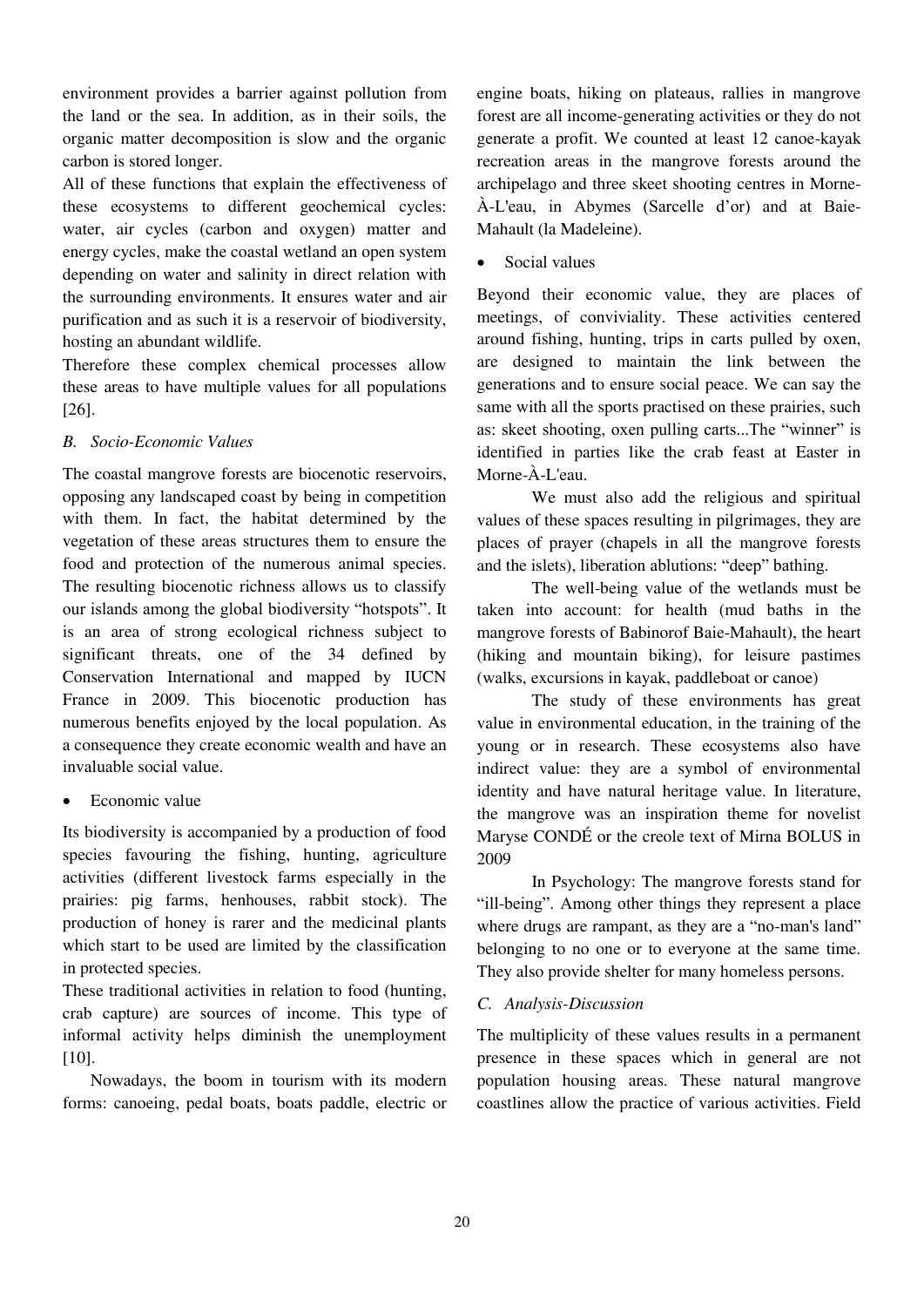surveys in different sites showed that with the increase in unemployment all the socio-professional categories temporarily used them to obtain raw material: trees for heating, crabs, mollusks: chaubettes, clams, birds, fodder or other. They represent a non-negligible income net of taxes which they refuse to declare. This questionnaire allowed us to know that 50% of respondents use these revenues to buy school supplies and clothes to go to school [10].

These spaces also allow the building of public housing to alleviate the housing shortage or mitigate the effects of the housing crisis. Particularly the adjacent prairies are used for sewage stations and "full sewage". In the past as well as today, they are "catch-all" areas confiscated for the achievements of major road infrastructures, airports, ports or hotel areas.

All these human activities with collective goals determined by society's needs result in dynamics that affect the biodiversity on these coastal wetlands and which may be irreversible.

## V.VULNERABILITY AND COASTAL WETLANDS IN RELATION TO OUR SOCIETY

Nowadays, Man and his environmental space are often confronted with numerous disturbances which [27], [28] Lionel KUATE, 2010 considered hazards or risks. These environmental ecological risks may be natural (hurricanes, storms), or anthropogenic (results of human activities). Due to their random nature, these risks and the response of the biotope and biocenotic communities represent the determinants of an environment's vulnerability.

## *A. Vulnerability to Environmental Risks*

The vulnerability of Guadeloupe's coastal wetlands is a reality that can be determined only by the impact or consequences of the exposure of these environments to disturbances varying in intensity.

The field observations allow us to note the traces of human activity, which accompanied by a bibliographical synthesis reflect the impacts of environmental disturbances (Table VI). The two types of risks: natural hazards and those due to anthropization have different consequences.

When it comes to ecological risk of the type of unpredictable natural disasters, such as tsunamis, storms and cyclones, the partly destroyed vegetation slowly renews itself after several years. If the impacts are low the

environment reconstitutes itself gradually and spontaneously after the disturbance: this is its resilience at work. In the case of anthropic risks, such as urbanization, the environment disappears. Similarly, the introduction of invasive species [29] [30] or pollutants causes an ecological change in the characteristics of the wetlands site that might be described as "negative anthropic biodiversity".

A typical example of total degradation of the mangrove forests to report: the mangrove forest of Gosier-Bourg to Pointe de la verdure. Tourist facilities and close urbanization cause a change in water networks. A dry forest pond (= mangrove disappearance state) resulted, a project to develop a marina is already envisioned to replace it.

Taking into account the consequences observed in the field, we can define a degree of sensitivity and the notion of reversibility to the natural state or irreversibility. These indices result in a classification of the impacts in the field which identifies the limits of the uses of these environments in Table VI.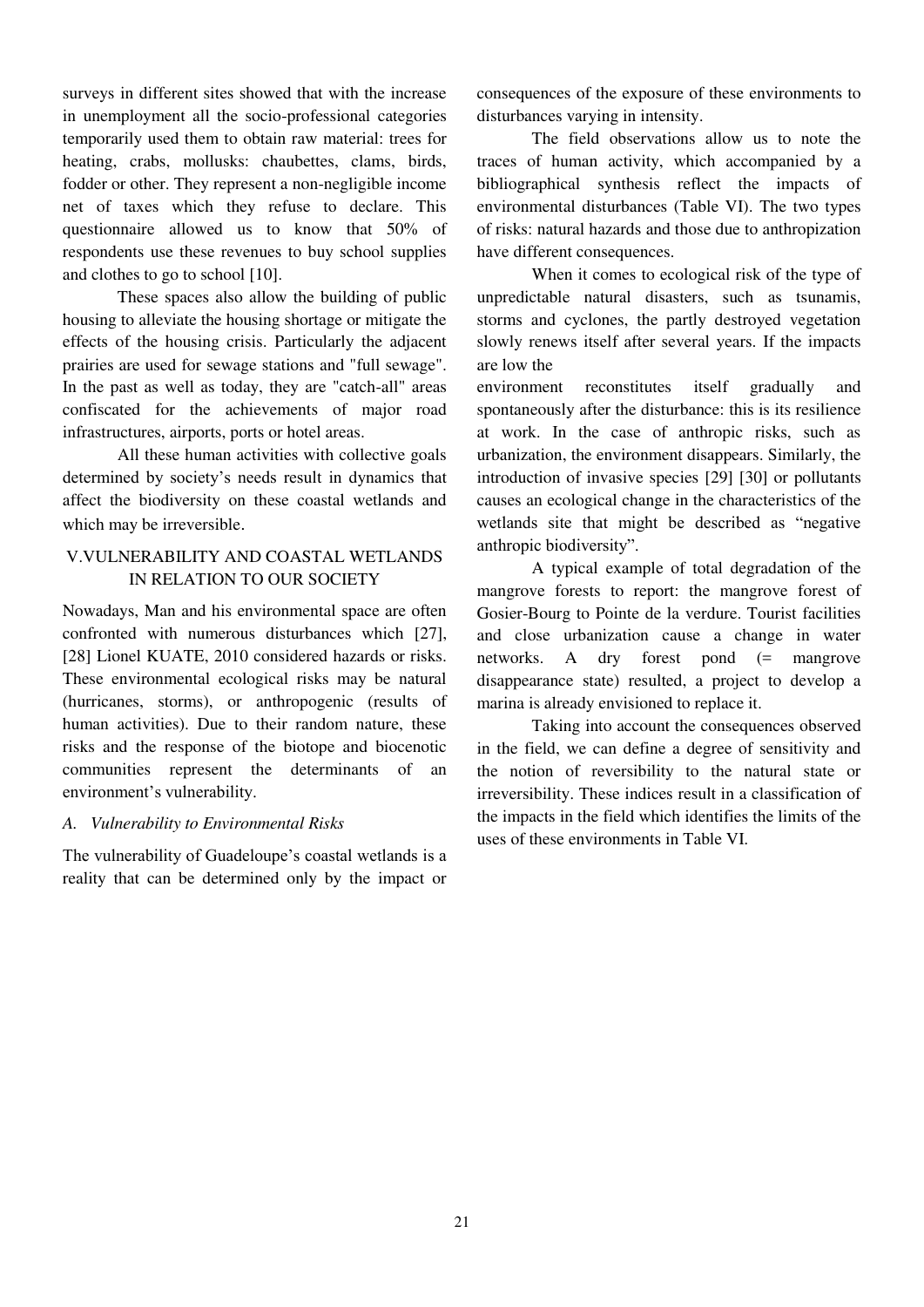#### TABLE VI

|                        |                              |                       | State of the effects of disturbances on the coastal ecosystems |                         |  |
|------------------------|------------------------------|-----------------------|----------------------------------------------------------------|-------------------------|--|
|                        | <b>Risks</b>                 | <b>Observed</b>       | <b>Reversibility</b>                                           | <b>Littoral wetland</b> |  |
| Natural risks          |                              | impacts               |                                                                | sensitivity             |  |
|                        | tsunamis, storms, cyclones   | variable with the     | Possible, average,                                             | Low, Natural,           |  |
|                        |                              | cataclysm             | resilience                                                     | reconstruction of       |  |
|                        |                              |                       |                                                                | the environment         |  |
|                        | Introduction of new          | modified              | Irreversibility in the                                         |                         |  |
|                        | species                      | biodiversity-         | long term without                                              |                         |  |
|                        | (invasive plants or invasive | threatened            | searching for                                                  | Average                 |  |
|                        | animals)                     | environment, - loss   | solutions                                                      |                         |  |
|                        |                              | of species            |                                                                |                         |  |
|                        | Tourism-Education            | Variable with the     | Possible                                                       |                         |  |
|                        |                              | respect for the areas | Reversibility                                                  | Average                 |  |
|                        | <b>Traditional uses</b>      | Dynamics              |                                                                |                         |  |
|                        |                              | Low:                  | Reversibility                                                  | Low                     |  |
|                        |                              |                       |                                                                |                         |  |
| <b>Anthropic risks</b> | Waste industrial             | Destruction and       |                                                                |                         |  |
|                        | pollutants,                  | Risks, loss of        | Irreversibility                                                | Strong                  |  |
|                        | agricultural waste           | environment           |                                                                |                         |  |

Habitat loss Irreversibility Very strong

function

of the effects of disturbances on the

This leads us to think that climate changes characterized by the increase in temperatures, floods, the intensity of the cataclysms and hydrological changes will result in the increase of the observed consequences [31] and especially in the irreversibility to the functional status. This irreversibility can spread if the anthropization increases due to an increase in needs. Some disturbances observed in the field can increase landscape diversity by forming mosaics of plant succession, they can even increase biodiversity. But in fact a subtle internal deterioration takes place endangering the wetland (the example of the Gosier). Which makes us wonder about the role of governance regarding the issue of the management of these areas.

**Urbanization**  Roads... Housing, Facilities (sports fields), Tourism, port or airport

infrastructures.

#### *B. Management*

These coastal wetland ecosystems belong to many administrations: State, Region, Department, Communities and Public Lake and Maritime Areas

[19], [32]. Throughout history, several regulatory legal tools (coastal law, landscape law) and Government agencies (NFB, PNG, DIREN and DDA today DEAL) were implemented by the State in the 1970s to protect these areas, avoid their suffering damages and loss. Protection decrees were also implemented, such as ZNIEFF 1 and 2, classifications as sites or even natural reserves in 1987; as well as the registration of the Grand Cul-de-Sac Marin on the RAMSAR list in 1993, the creation of the Biosphere Reserve in 1994 for the GCSM and the application of the MAB Programme. All these tools allow the global coastal wetlands to benefit from international labels that recognize their value and make them the object of specific protection projects [33], [34], [35].

Even today, the installation of populations is authorised to protect the electorate, the occupation remains anarchic and informal, they just "squat" the place until they obtain a deed of ownership.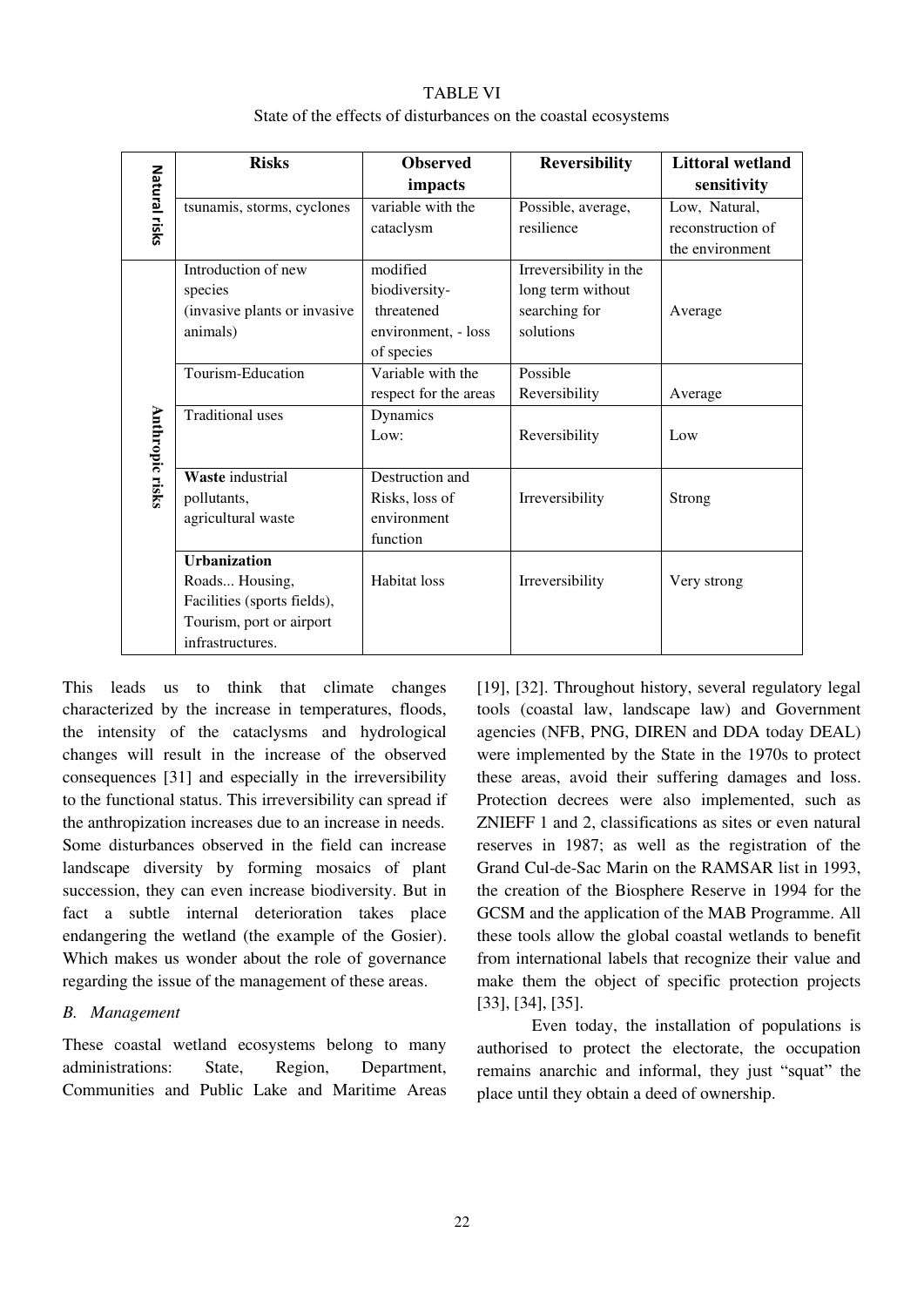In 1975, the Conservatoire du littoral (CDL) [36] was created to protect these areas. In 2010 the State assigned to it all the mangrove areas in Guadeloupe in other words circa 7500ha. The CDL is a public State institution that implements a land policy of protection of coast ecosystems and landscapes. It entrusts the management of sites to the communities, to associations or public institutions. The Grand Cul-de-Sac Marin is entrusted for management to the National Park of Guadeloupe [37] which turned it into the park's core with many restrictions and close monitoring. The management of other mangrove forests in Guadeloupe is incumbent to the National Forests Office with more flexible protection.

 The recognised intrinsic value of the mangrove coastlines and the importance of mangroves in fighting global warming [31] [38], caused the creation of new tools at governmental level. A few years ago the State has decreed that the Wetlands management plan must be aligned with the Local Urbanism Plan and be included in the Regional Development Plan (SAR). Since 2013, the CDL and the Technical Office of Natural Spaces (Aten) implement for the State an action plan entitled mang meaning mangrove (the mangrove's Antillean creole name) which should ensure a better management of the coastal wetlands of the overseas European territories. Then in 2014, the Pôle-relais Mangroves and the Overseas Wetlands announced in 2012 were created in Guadeloupe[39].Its goal is to pool knowledge and good practices in order to disseminate them to the involved entities/managers to act more effectively for the preservation and restoration of coastal wetlands. Soon a Biodiversity Agency will be created. These measures give us hope for the sustainable protection of these environments.

## VI ANALYSIS-CONCLUSION

The internal degradation of the coastal mangrove forests continues in some areas due to the arrival of filling materials, waste for example. In 2004 we could read that the Grand Cul-de-sac Marin coastal area remains intact or increases, it is no less true that within the coastal rainforests the biodiversity faces a regressive dynamics due to anthropization. In fact, in the vicinity of the La Gabarre waste site in les Abymes the littoral forests are damaged, in Jarry a sandpit installation causes the mutation of the mangrove forest to a mixed shrub formation with a thicket of thorny bushes. It represents a regressive evolution of the area, unsuited to the ecology of these environments, which in the end will have none of the characteristic of wet coastal areas.

In addition, with proven risks for the coastal mangrove forests due to global warming, the rise of the ocean waters, and the increase in the intensity of natural disasters; we truly have to efficiently protect all Guadeloupe's mangroves.

In the report of the National Observatory on the effects of Global Warming (ORNEC) of 2012[40], V. Duvat advocates the adaptation of the coastal development management, by reducing their vulnerability by controlling urbanization, implementing development strategies in different fields such as tourism, fishing and agriculture. The management of human activities must be strengthened using increased governance, particularly for the informal actions in these areas, an improvement of prevention, the development of new management tools to protect the habitats and resources. He also advocates that the adaptation of the local development to climate changes should be integrated in the policy of sustainable territory development.

It is clear that we must make information and prevention efforts towards the population through public conferences, sports etc. so that they become aware of these ecosystems. Similarly, associations for the protection of the environment as well as the managing bodies of these environments must continue to help the users to regulate their species predation.

## VII. ACRONYMS

NFB: National Forests Office PNG: National Park of Guadeloupe DIREN: Regional Directorate for the Environment DDA: Departmental Directorate for Agriculture DEAL: Environment, Planning and Housing Directorate ZNIEFF: Natural Area of Ecological, Fauna and Floristic Interest MAB: Man And Biosphere

GCSM: Grand Cul-de-Sac Marin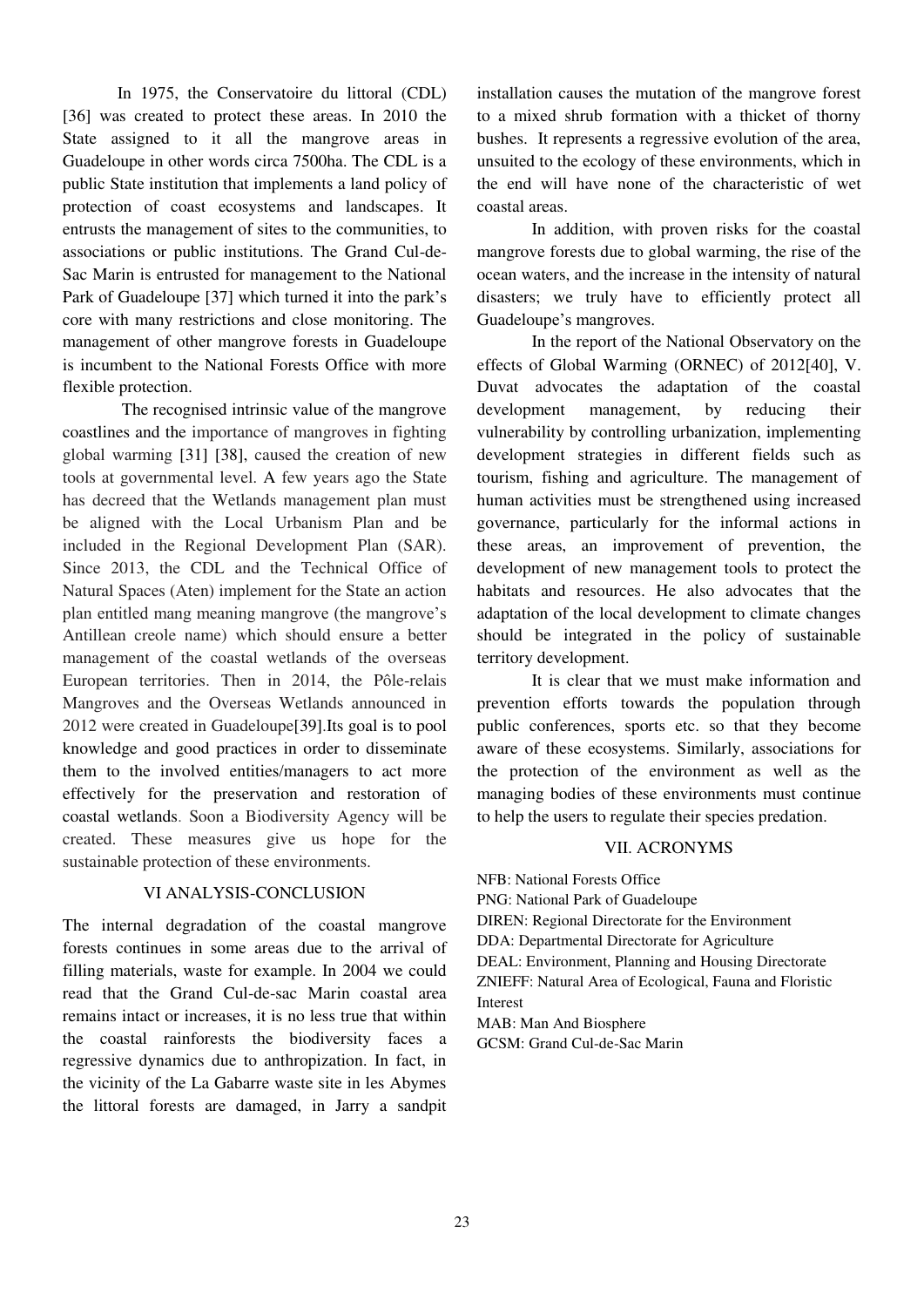#### VIII. REFERENCES

- [1] M. D. SPALDING, M. KAINUMA and L. COLLINS, -version française en 2011. *Atlas Mondial des Mangroves*. International Society for Mangrove Ecoystem. Malaisie, 2011.
- [2] E. FUSTEC and J-C LEFEUVRE, et ses collaborateurs**.** *Fonctions et valeurs des zones humides*. Paris, Dunod, 426 p.1990.
- [3] D. IMBERT, « Organisation spatio-temporelle des communautés végétales dans la mangrove du Grand Cul- de-Sac Marin (Guadeloupe) ». Thèse de doctorat en écologie. France, Montpellier, 1985. 132 p /annexes. 1985.
- [4] R. ASSOR, « Sédimentologie et courantologie de la zone du Grand Cul-de-Sac Marin entre îlet Blanc, îlet à Caret et Sainte-Rose (Guadeloupe) » ; Rapport CARIMAT.12 p. 1980.
- [5] G. FEBVAY and A. KEMARREC, « Données climatiques pour la mangrove de l'ouest de la Grande-Terre » in *Bulletin de liaison du Groupe de travail*. DGRST, n°4,67-68. CRAAG-ONF. 1978.
- [6] J. BARRAU et C. MONTBRUN, La mangrove et l'insertion humaine dans les écosystèmes insulaires des Petites Antilles : le cas de la Martinique et de la Guadeloupe. *Social Science Information (SAGE, London and Beverly Hills)*, 17, 6 pp. 897-919. (1978),
- [7] F. RAMADE, *Dictionnaire de l'écologie et des sciences de l'Environnement*. Paris, Ediscience international, 705 p. 1993.
- [8] FAO, "The world's mangroves 1980-2005. Forestry Paper 153. Food and Agriculture. Organization of the United Nations, Rome 2007
- [9] D. IMBERT, Fr. BLAND and F. RUSSIER, « *Les milieux humides du littoral guadeloupéen* ». ONF, 1988.
- [10] M. DAHOME-DI RUGGIERO, « Evolution, exploitation et aménagement des zones humides littorales dans les Petites Antilles Françaises ». thesis, University UAG, Saint-Claude, 2008.
- [11] J. FOURNET, *Flore illustrée des phanérogames de Guadeloupe et de Martinique*. Paris, I.N.R.A.2002.
- [12] M. DAHOME-DI RUGGIERO, « Occupation des sols et projets d'aménagement en zone humide littorale de Guadeloupe » Exemple du Nord Grande-Terre. Memory DEA ; pp 34-36. Fouillole 2002.
- [13] A. ROUSTEAU,*Carte écologique de la Guadeloupe*. ONF, UAG, PNG. 1 carte, 1996. 36 p.
- [14] J. PORTECOP, *La mangrove de Guadeloupe et les zones humides périphériques*. Guadeloupe, 2009.
- [15] ONF, Guadeloupe. "Orientations régionales de gestion des forêts humides littorales de Guadeloupe" Bilan du programme interreg. 2012.
- [16] P. JOSEPH, *La végétation forestière des Petites Antilles* -Synthèse biogéographique et écologique, bilan et perspectives- Karthala. Paris. 2009.
- [17] A. Foucault and JF. Raoult. *Dictionary of geology.* Masson p.76. 1984.
- [18] J. PORTECOP, « Etude des marais et prairies d'arrière-mangrove de la Grande-Rivière à Goyaves » in Compte-rendu de fin d'étude : *Action Cordet « Grand Cul-de-sac Marin » (*Guadeloupe, Antilles Françaises), 1999-2002 non publié
- [19] M. ANSELME et S. MEGE, *Plan de gestion de la Réserve Naturelle du GCSM*- Guadeloupe. 1997
- [20] L. G. SORENSON and M.A. KEELEY, *Les merveilleux milieux humides aux Antilles* : Manuel de référence à l'usage des Professeurs. Boston MA. 2004.
- [21] I. BONHEME, D. IMBERT, J. PORTECOP et E. SAUR, *Etude phyto-écologique de la forêt marécageuse deGuadeloupe*. Université des Antilles et de la Guyane, ONF- Guadeloupe. 45 p et annexes.1997
- [22] J Fiard, Les forêts du nord de la montagne Pelée et des edifices volcaniques du Piton Morne Conil et du monde Sibère (Martinique). Diplome Universitaire de Phyto-écologie tropical et aménagement insulaire. Martinique, 615 p.26 Février 1994.
- [23] Joseph, P: Dynamique, écophysiologie végétales en bioclimat sec à la Martinique, Thèse de doctorat, Université des Antilles et de la Guyane, 2 tomes, 941 p., annexes (111 p). (1997).
- [24] D. IMBERT and B. ROLLET, « Phytomasse aérienne production primaire dans la mangrove du Grand Culde-Sac Marin (Guadeloupe, Antilles Françaises) » in *Bulletin Ecologie*-20 : 27-39. 2004.
- [25] C. BOURDEN, « Bilan sur les mesures de biomasse aérienne et de carbone en mangroves amazoniennes ».Master en sciences-techniques-santé. UAG, IRD, AMAP. Kourou, 2013.
- [26] CIEPP : (Comité Interministériel de l'évaluation des politiques publiques). « Les zones humides »*.* Rapport d'évaluation. Paris, 1994.
- [27] L. KUATE., « *La spécificité des risques écologiques* ». Chercheur au CARPEM ; Limoges. 2010.
- [28] M. THIOBANE, Directeur du GREP. « Changements climatiques » dans *Les cahiers du Groupe de rechercheEnvironnementale et de Presse*. GREP – Sénégal. N°3.2011.